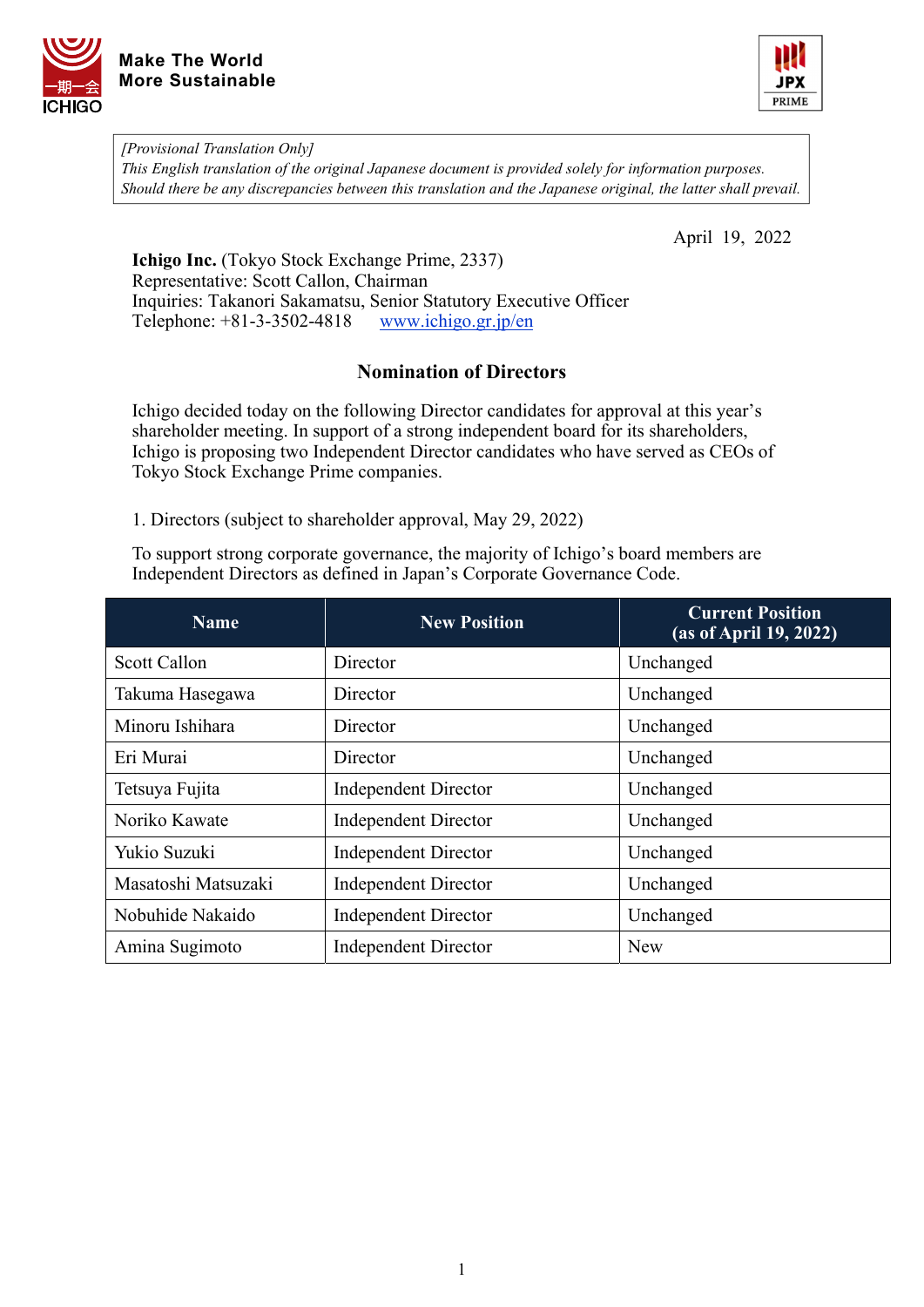## Reference: Profile of New Candidate for Director

| Name<br>(Date of Birth)                | Career History |                                                                          | Number of<br>Ichigo<br><b>Shares</b><br>Held |
|----------------------------------------|----------------|--------------------------------------------------------------------------|----------------------------------------------|
| Amina Sugimoto<br>(September 18, 1988) | March 2013     | Master of Science, University of Tokyo                                   |                                              |
|                                        | June 2017      | Doctor of Public Health, London School of<br>Hygiene & Tropical Medicine |                                              |
|                                        |                | November 2017 Healthcare Innovation Producer, Mistletoe Inc.             |                                              |
|                                        | August 2018    | Global Business Director, Holoeyes Inc.                                  |                                              |
|                                        | January 2019   | Global Business Manager, All Turtles<br>Corporation                      |                                              |
|                                        | August 2019    | Representative Director, CEO, & Co-founder,<br>fermata Inc. (current)    |                                              |

2. Candidates for Committees (subject to shareholder approval, May 29, 2022)

|                               | Chairman           | Member                                 | Member            | Member            | Member                 |
|-------------------------------|--------------------|----------------------------------------|-------------------|-------------------|------------------------|
| Nominating Committee          | Takuma<br>Hasegawa | Scott<br>Callon                        | Tetsuya<br>Fujita | Noriko<br>Kawate  | Masatoshi<br>Matsuzaki |
| <b>Audit Committee</b>        | Tetsuya<br>Fujita  | <b>Noriko</b><br>Kawate                | Yukio<br>Suzuki   | --                |                        |
| <b>Compensation Committee</b> | Takuma<br>Hasegawa | Scott<br>Callon                        | Tetsuya<br>Fujita | Noriko<br>Kawate  | Masatoshi<br>Matsuzaki |
| Compliance Committee          | Takuma<br>Hasegawa | Yukio<br>Suzuki<br>(Vice)<br>Chairman) | Scott<br>Callon   | Tetsuya<br>Fujita |                        |